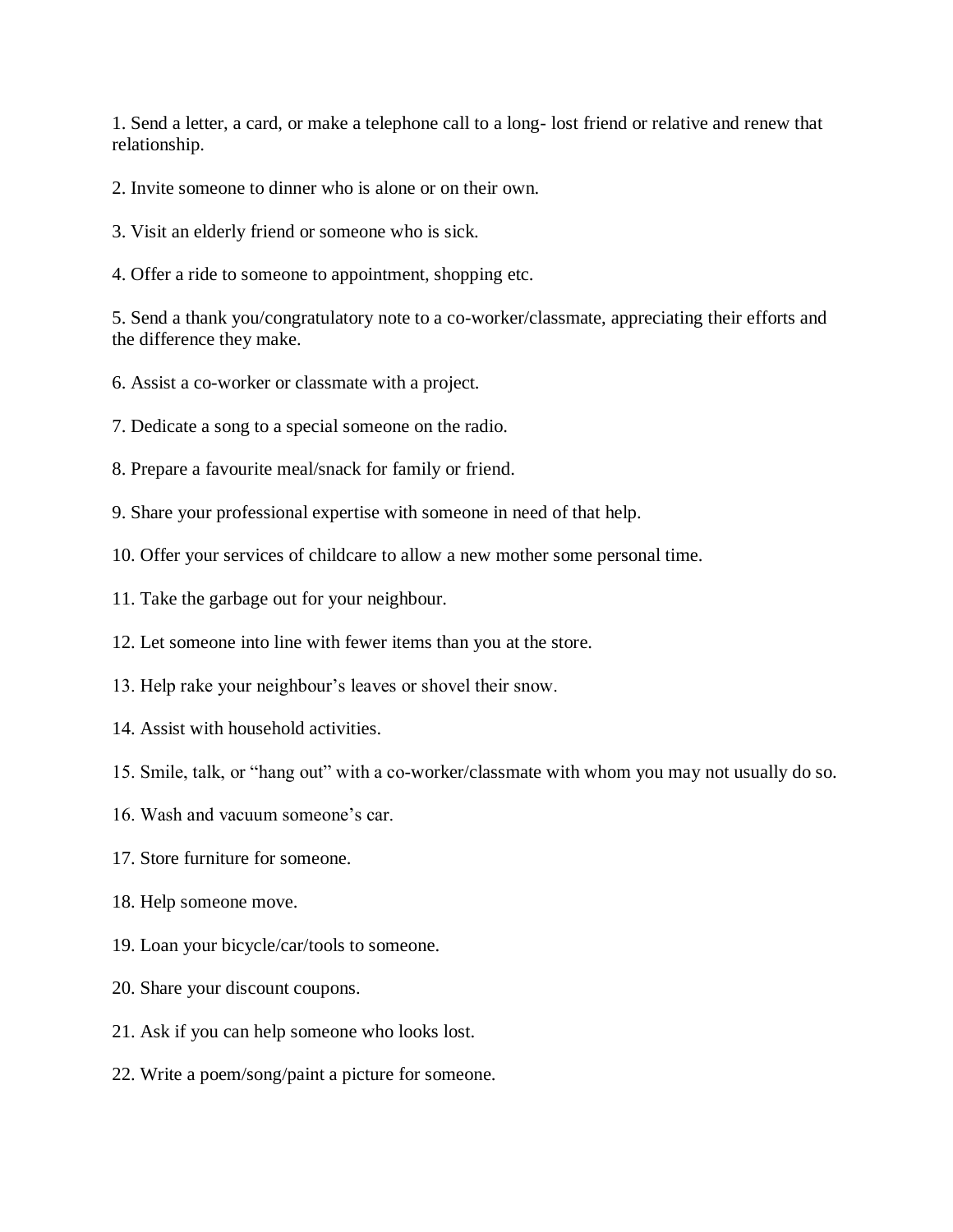23. Teach someone a new skill.

24. Call an elderly relative for no reason and just chat.

25. Open and hold a door for someone.

26. Help someone obviously struggling with a heavy load.

27. Carry groceries to the car and return the cart for a parent with a child, or a senior etc.

28. Volunteer your time and skills.

29. Come to work early and make coffee for your coworkers.

30. Offer your parking space to someone; give your "pay and display" with time left on it to someone.

31. Gather up your gently used clothes, toys, furniture, and books and donate them to appropriate organization.

- 32. Safely assist someone in need of roadside help.
- 33. Congratulate/comfort a team mate.
- 34. Let someone into the line of traffic.
- 35. Leave a thank you note for the paperboy/postal worker.
- 36. Hand out pencils to students

37. Thank/appreciate a business owner/staff person who has provided you with excellent service.

38. Educate others about Random Acts of Kindness and discuss the importance of "everyday kindness."

- 39. Tidy up the staff kitchen at your office.
- 40. Pick up litter and be kind to our environment.
- 41. Pick up clothing that may have fallen off a hanger in a store.
- 42. Compliment someone on their hair/clothing /job well done.
- 43. Give gently used toys and clothing to a shelter.
- 44. Make your family's favourite dinner.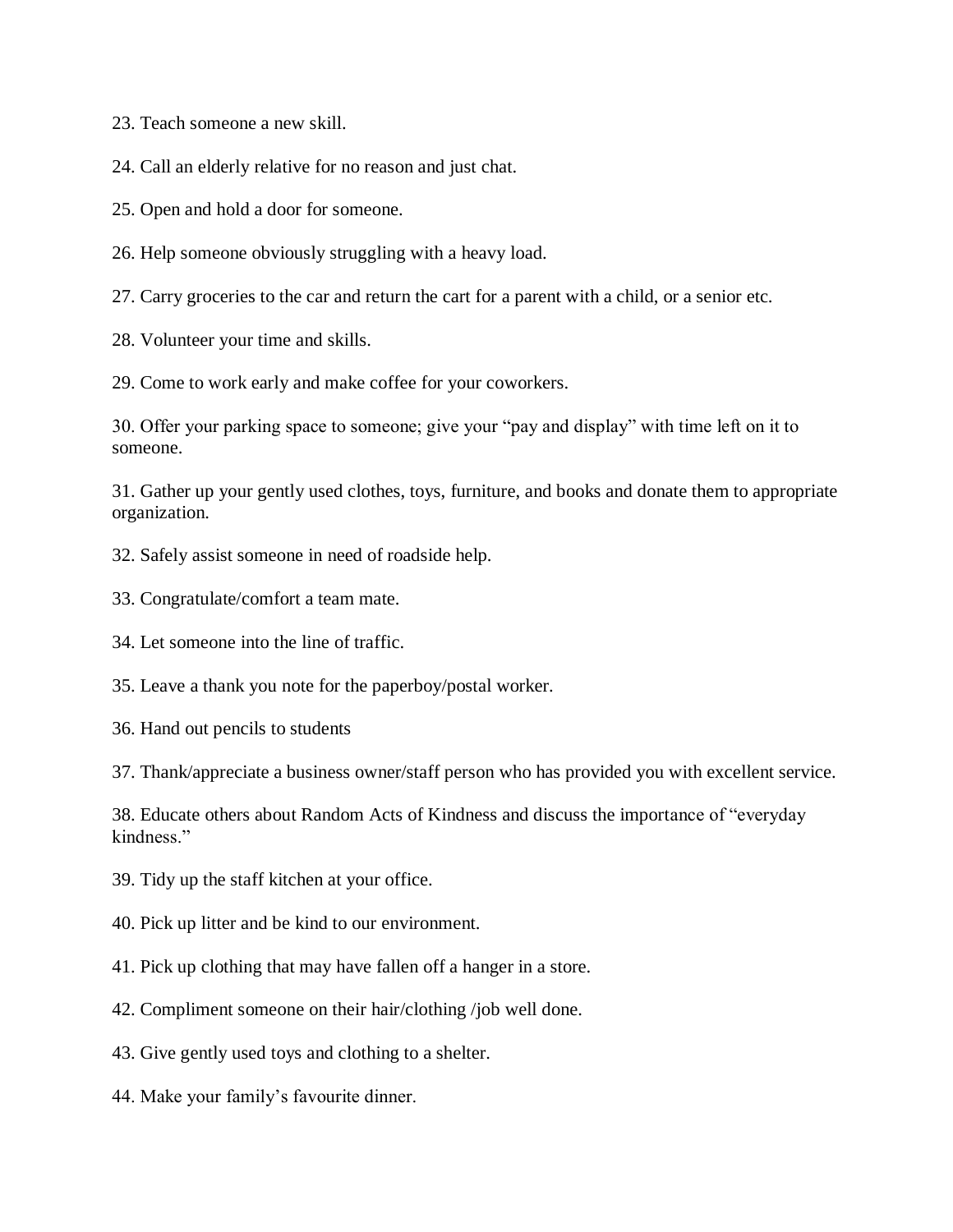45. Car pool with someone for the day.

46. Ride your bike to work /school to save carbon emissions and be kind to the environment.

47. Allow a student to job shadow you.

48. Help a student with their resume.

49. Refer a job opening to someone looking for a position.

50. Share magazines that you get a subscription to when you are finished with them.

51. Share a favourite recipe with a friend or co-worker.

52. Donate your time at the food bank or soup kitchen.

53. Take some kids to the park for a friend.

54. Let your kids stay up an hour later than normal if it is not a school day the next day.

55. Teach someone how to make cookies.

56. Take your pet for an extra-long walk.

57. If you see someone with their tail light or brake lights out, let them know.

58. If you see someone who has locked themselves out of their car, offer to make a phone call for them.

59. Share your garden produce with friends/neighbours.

60. Comfort someone who is in need.

61. Hug someone you love and tell them you love them.

62. Give up your seat on the bus for some who needs to sit.

63. Pick up litter off the street/parks.

64. Donate a canned item to the food bank from your cupboard that you bought but are not going to use.

65. Share your notes with someone who has missed a class or meeting.

66. Donate blood.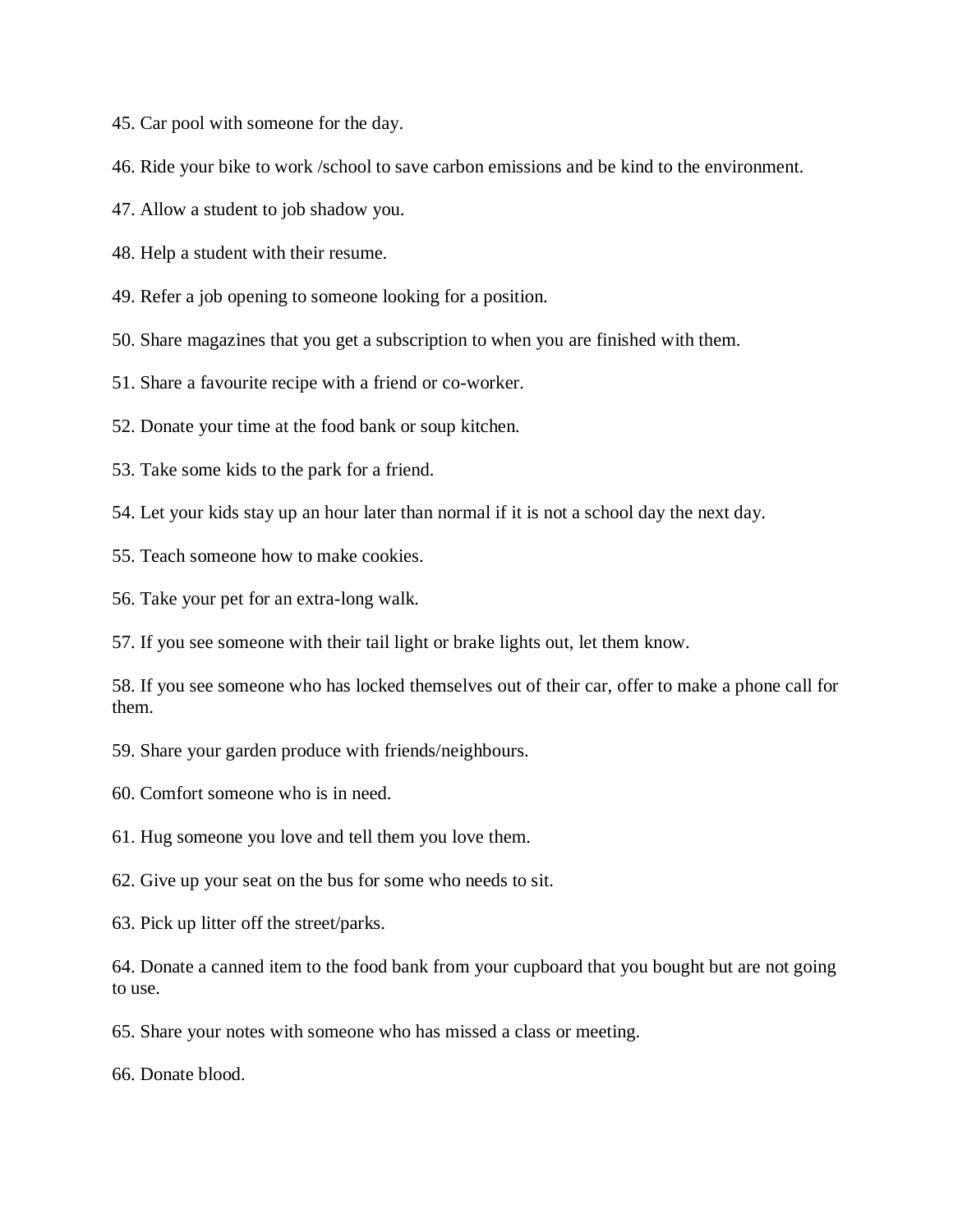- 67. Put a treat in your spouse/kids lunch box.
- 68. Work or switch a work shift so someone else who needs the time off can do so.
- 69. Let a group or organization use your boardroom for a meeting.
- 70. Send leftover catered food to a homeless shelter.
- 71. Help with housework for a senior or make their lunch for them.
- 72. Refer someone to a website that offers valid coupons.
- 73. Pick up roadside bottles and put them in a recycling bin.
- 74. Be part of your Neighbourhood Watch Program.
- 75. Pump gas for someone at a self-serve.
- 76. Pick flowers from your garden and share them at work or with neighbour/friends.
- 77. Get a group together to entertain at a senior's residence.
- 78. Offer to cover the receptionist over the lunch hour so she can have an extra-long lunch.
- 79. Clean off graffiti in your neighbourhood.
- 80. Have your business offer a Random Act of Kindness Day discount to encourage kindness.
- 81. Let people cross at the cross walks when you see them waiting.
- 82. Offer to fix or repair items for someone who doesn't have the skill set to do it themselves.
- 83. Help deliver meals to people.
- 84. Form a neighbourhood committee to do a neighbour clean-up.
- 85. Organize a neighbourhood garage sale.
- 86. Remember birthdays, anniversaries, and special dates and send the person(s) a note or card.
- 87. Give a friendly welcome to newcomers in your neighbourhood, at work, or at school.
- 88. Write a reference letter or post one on LinkedIn for someone who is not expecting it.
- 89. Say something nice to everyone you meet.